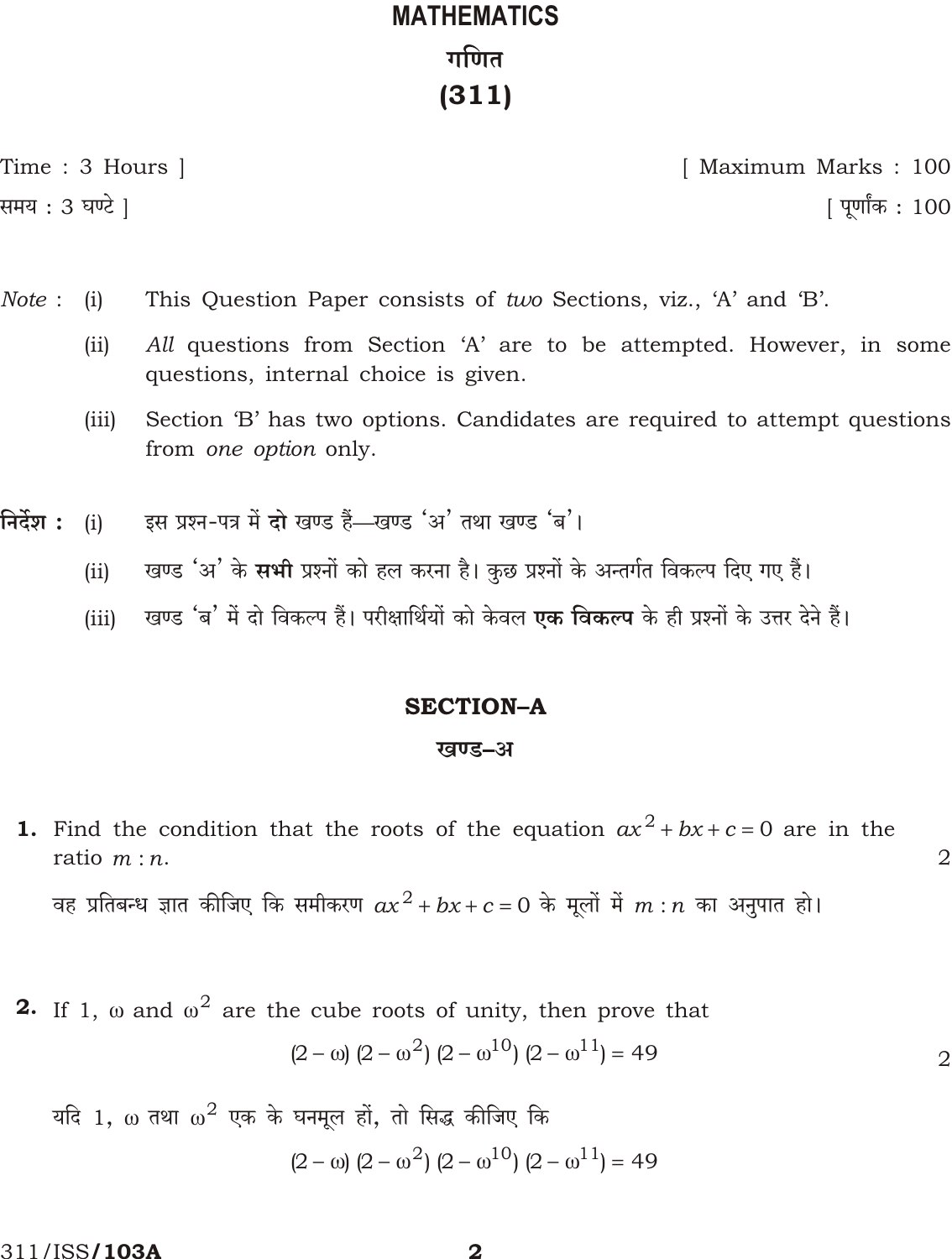**3.** If the *m*th term of an AP is  $\frac{1}{n}$  and the *n*th term is  $\frac{1}{m}$ , then find its (*mn*)th term. यदि किसी समान्तर श्रेणी का mवाँ पद  $\frac{1}{n}$  तथा nवाँ पद  $\frac{1}{m}$  हो, तो इसका (mn)वाँ पद ज्ञात कीजिए।

<u>Or / अथवा</u>

If the arithmetic mean between two numbers is 34 and their geometric mean is 16, then find the numbers. यदि दो संख्याओं का समान्तर माध्य 34 और गुणोत्तर माध्य 16 हो, तो संख्याएँ ज्ञात कीजिए।

- **4.** Show that the line passing through the points  $A(5, 6)$  and  $B(2, 3)$  is parallel to the line passing through the points  $C(9, 2)$  and  $D(6, 5)$ .  $\overline{2}$ दर्शाइए कि बिन्दुओं  $A(5, 6)$  तथा  $B(2, 3)$  में से होकर जाने वाली रेखा, बिन्दुओं  $C(9, 2)$  तथा  $D(6, 5)$  में से होकर जाने वाली रेखा के समान्तर होगी।
- **5.** If  $A$  {1, 2, 3, 4, 5} and  $B$  {5, 6, 7}, then find (i) A  $B$  and (ii)  $B$  A.  $\overline{2}$ यदि A {1, 2, 3, 4, 5} और B {5, 6, 7} हो, तो (i) A B और (ii) B A ज्ञात कीजिए।
- $\overline{2}$ **6.** Express the complex number  $1$  in the polar form. सम्मिश्र संख्या 1 i को ध्रूवीय रूप में व्यक्त कीजिए।
- **7.** If  $f(x)$   $\sqrt{x}$  1 and  $g(x)$   $x^2$  2, then find  $f \circ g$  and  $g \circ f$ .  $\overline{2}$ यदि  $f(x)$   $\sqrt{x}$  1 तथा  $g(x)$   $x^2$  2 हो, तो  $f \circ g$  और  $g \circ f$  ज्ञात कीजिए।
- 8. Prove that

सिद्ध कीजिए कि

$$
\tan \frac{-}{4} \qquad \tan \frac{-}{4} \qquad 2\sec 2 \qquad \qquad 2
$$

311/ISS**/103A** 

 $[$  P.T.O.

 $\overline{2}$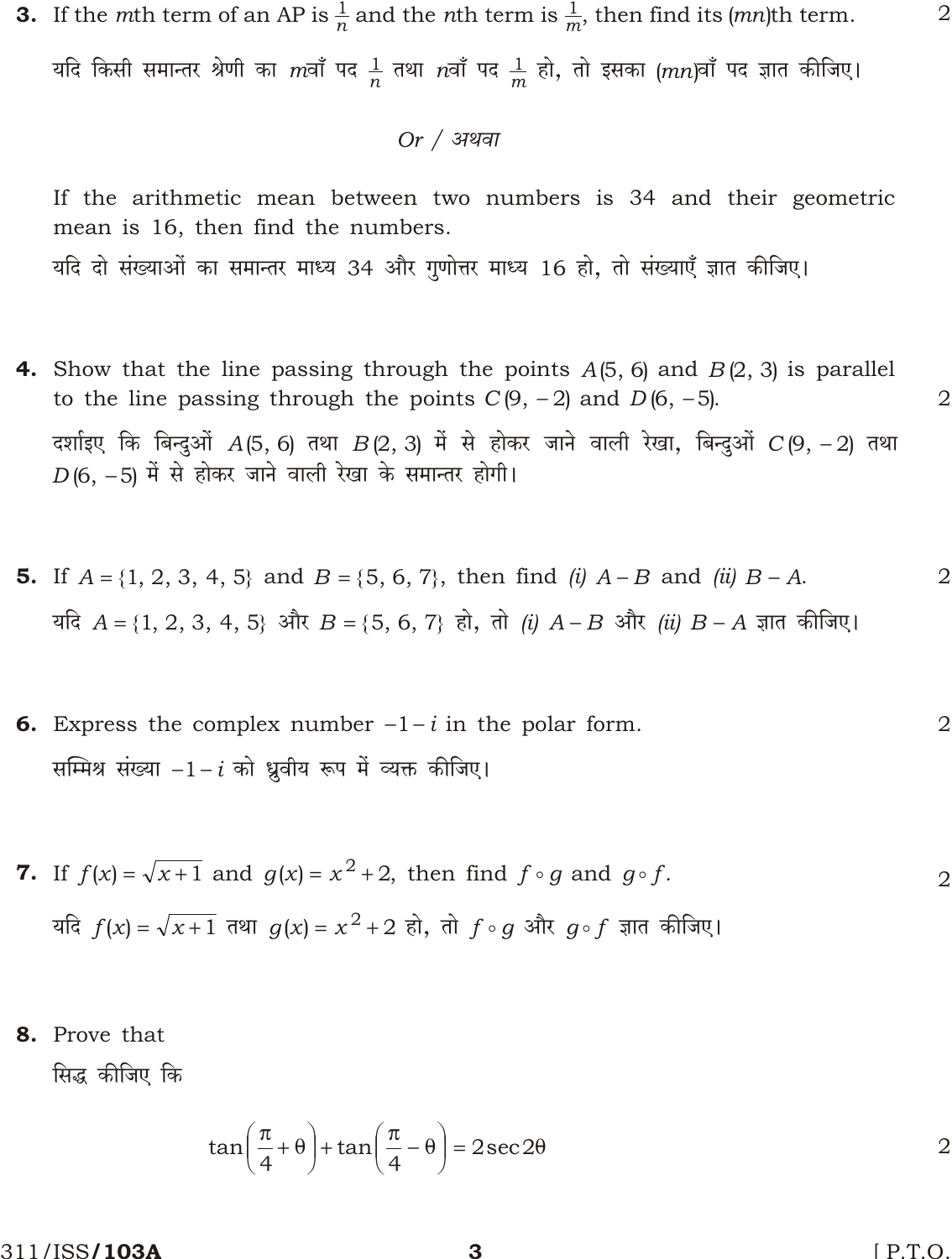**9.** In an examination, a question paper contains 12 questions divided into two parts, Part-I and Part-II. Part-I contains 5 questions and Part-II contains 7 questions. A student is required to attempt 8 questions in all selecting at least 3 questions from each part. In how many ways can a student select the questions?

एक परीक्षा के प्रश्न-पत्र में कुल 12 प्रश्न हैं, जिन्हें दो भागों, भाग- यतथा भाग- II में विभाजित किया गया है। भाग- यें 5 प्रश्न तथा भाग- II में 7 प्रश्न हैं। प्रत्येक भाग में से कम-से-कम 3 प्रश्न लेते हुए एक विद्यार्थी को कुल 8 प्रश्नों के उत्तर देने हैं। कितनी विधियों से एक विद्यार्थी प्रश्नों को चुन सकता है?

3

3

3

Or 
$$
/
$$
 अथवा

How many words with or without meaning can be formed using all the letters of the word EQUATION at a time so that the vowels and consonants occur together?

शब्द EQUATION के सभी अक्षरों को इकड़े लेकर कितने भिन्न-भिन्न शब्द (उनका कोई अर्थ हो या कोई अर्थ न हो) बनाये जा सकते हैं जिससे सारे स्वर तथा सारे व्यंजन एकसाथ हों।

**10.** Find the 5th term from the end in the expansion of  $\frac{x^3}{2}$   $\frac{2}{x^2}$   $\frac{9}{x^2}$ .

$$
\frac{x^3}{2}~\frac{2}{x^2}~^9
$$
 के प्रसार में अन्त से 5वाँ पद ज्ञात कीजिए।

11. Evaluate :

मान ज्ञात कीजिए :

$$
\frac{dx}{\sqrt{9-25x^2}}
$$

Or 
$$
/
$$
 अथवा

Evaluate : मान ज्ञात कीजिए :

$$
\int_0^{1/2} \cos^3 x \, dx
$$

311/ISS**/103A**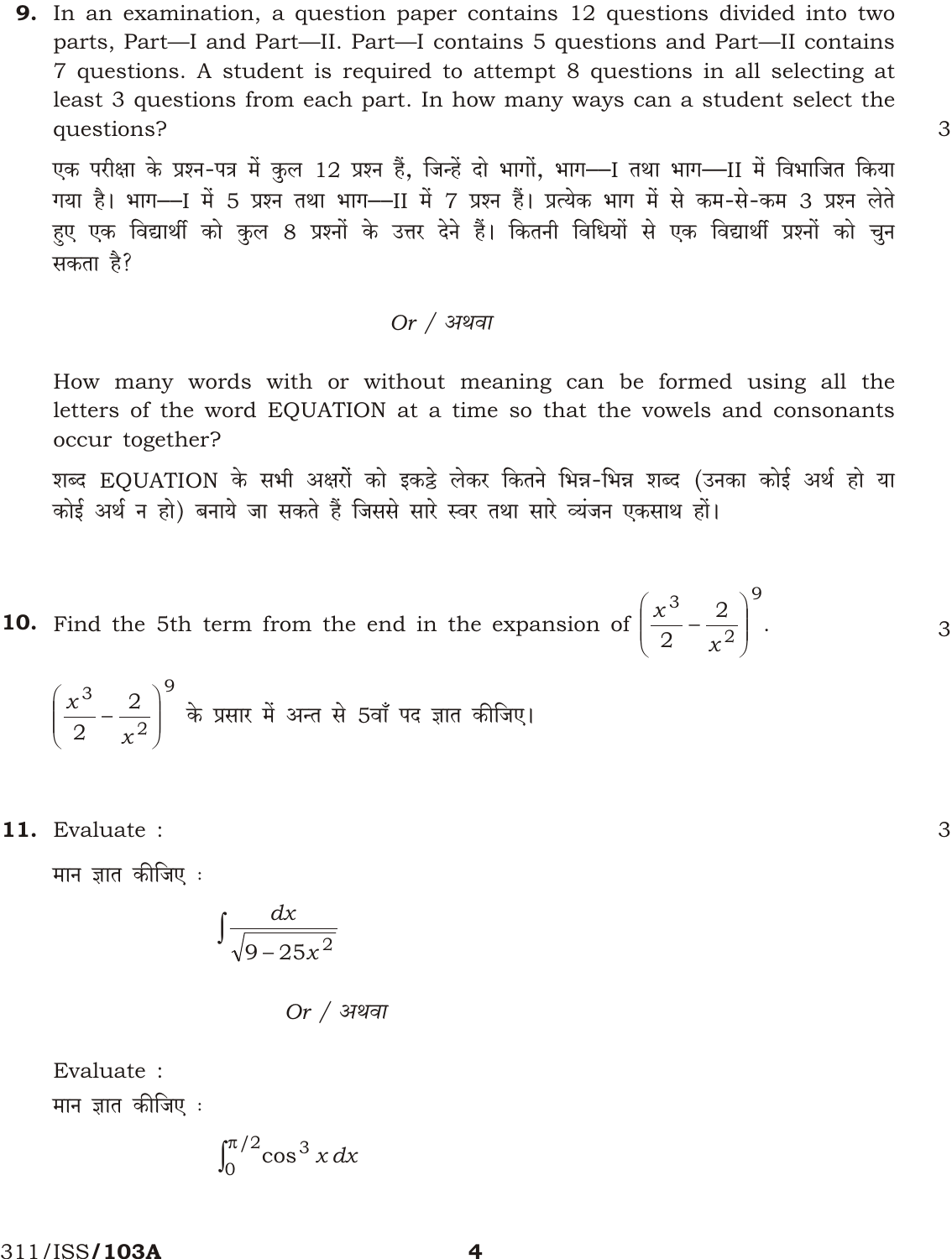12. Find the mean and variance for the following distribution : निम्न बंटन के लिए माध्य तथा प्रसरण ज्ञात कीजिए:

Marks obtained  $: 15-25$  25-35 35-45 45-55 55-65 65-75 75-85 प्राप्तांक

Number of students :  $3 \qquad 5$ 12 9 15  $\overline{4}$ 2 विद्यार्थियों की संख्या

Or 
$$
/
$$
 अथवा

If 
$$
y = (\sin x)^{(\sin x)^{(\sin x)}}
$$
, then show that  $\frac{dy}{dx} = \frac{1}{1} \frac{y^2 \cot x}{y \log(\sin x)}$ .

\nIf  $y = (\sin x)^{(\sin x)^{(\sin x)}}$ , then show that  $\frac{dy}{dx} = \frac{1}{1} \frac{y^2 \cot x}{y \log(\sin x)}$ .

13. Solve the following differential equation : निम्न अवकल समीकरण को हल कीजिए :

$$
\frac{dy}{dx} y \cot x \quad \sin 2x
$$

Or 
$$
/
$$
 अथवा

Solve the following differential equation : निम्न अवकल समीकरण को हल कीजिए :

$$
(x^2 yx^2)\frac{dy}{dx} y^2 xy^2 0
$$

14. Evaluate :

मान ज्ञात कीजिए :

$$
\lim_{x \to 0} \frac{1 \cos 4x}{1 \cos 6x}
$$

311/ISS/103A

 $[$  P.T.O.

3

3

5

 $\overline{4}$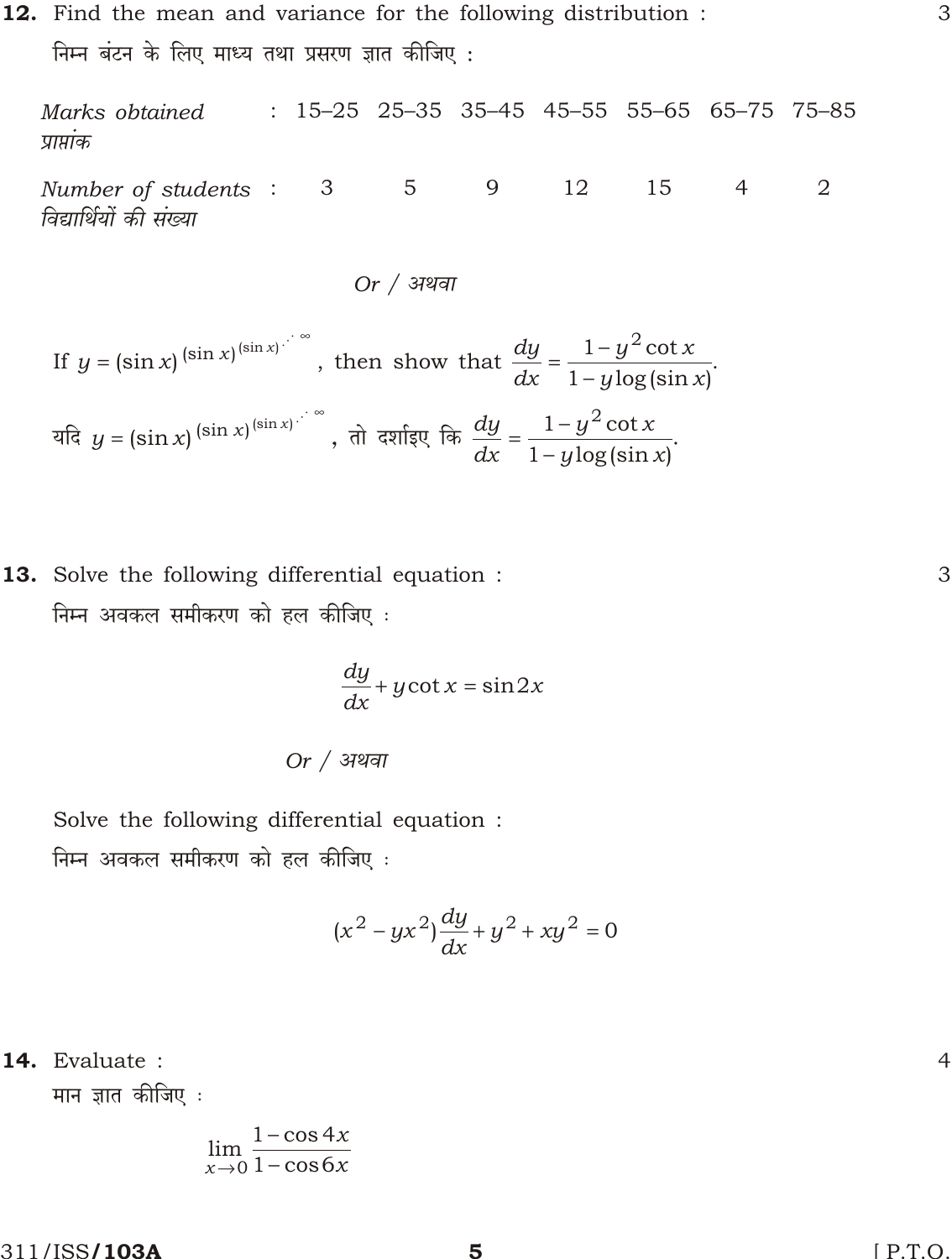$$
Or / 31
$$
\nIf  $y = \tan^{-1} \frac{\sqrt{1 + x^2} - \sqrt{1 + x^2}}{\sqrt{1 + x^2} + \sqrt{1 + x^2}}$ , then find  $\frac{dy}{dx}$ .  
\n
$$
\frac{dy}{dx} = \tan^{-1} \frac{\sqrt{1 + x^2} - \sqrt{1 + x^2}}{\sqrt{1 + x^2} + \sqrt{1 + x^2}} = \frac{1}{\sqrt{1 + x^2}} \quad \frac{dy}{dx} = \frac{1}{\sqrt{1 + x^2}} \quad \frac{dy}{dx} = \frac{1}{\sqrt{1 + x^2}} \quad \frac{dy}{dx} = \frac{1}{\sqrt{1 + x^2}} \quad \frac{dy}{dx} = \frac{1}{\sqrt{1 + x^2}} \quad \frac{dy}{dx} = \frac{1}{\sqrt{1 + x^2}} \quad \frac{dy}{dx} = \frac{1}{\sqrt{1 + x^2}} \quad \frac{dy}{dx} = \frac{1}{\sqrt{1 + x^2}} \quad \frac{dy}{dx} = \frac{1}{\sqrt{1 + x^2}} \quad \frac{dy}{dx} = \frac{1}{\sqrt{1 + x^2}} \quad \frac{dy}{dx} = \frac{1}{\sqrt{1 + x^2}} \quad \frac{dy}{dx} = \frac{1}{\sqrt{1 + x^2}} \quad \frac{dy}{dx} = \frac{1}{\sqrt{1 + x^2}} \quad \frac{dy}{dx} = \frac{1}{\sqrt{1 + x^2}} \quad \frac{dy}{dx} = \frac{1}{\sqrt{1 + x^2}} \quad \frac{dy}{dx} = \frac{1}{\sqrt{1 + x^2}} \quad \frac{dy}{dx} = \frac{1}{\sqrt{1 + x^2}} \quad \frac{dy}{dx} = \frac{1}{\sqrt{1 + x^2}} \quad \frac{dy}{dx} = \frac{1}{\sqrt{1 + x^2}} \quad \frac{dy}{dx} = \frac{1}{\sqrt{1 + x^2}} \quad \frac{dy}{dx} = \frac{1}{\sqrt{1 + x^2}} \quad \frac{dy}{dx} = \frac{1}{\sqrt{1 + x^2}} \quad \frac{dy}{dx} = \frac{1}{\sqrt{1 + x^2}} \quad \frac{dy}{dx} = \frac{1}{\sqrt{1 + x^2}} \quad \frac{dy}{dx} = \frac{1}{\sqrt{1 + x^2}} \quad \frac{dy}{dx} = \frac{1}{\sqrt{1 + x^2}} \quad \frac{dy}{dx
$$

- 15. In a single throw of two dice, find the probability that either a doublet or a total of 9 will appear.  $\overline{4}$ दो पाँसे एक साथ फेंके गए। प्रायिकता ज्ञात कीजिए कि या तो दोनों पर एक जैसा अंक आएगा या दोनों अंकों का जोड 9 होगा।
- **16.** Find the image of the point  $(3, 8)$  in the line  $x \quad 3y \quad 7$ .  $\overline{4}$ रेखा  $x$  3y 7 में बिन्दु (3, 8) के प्रतिबिम्ब के निर्देशांक ज्ञात कीजिए।

17. Solve the following linear programming problem graphically :  $\overline{4}$ Minimize  $Z \times 2y$ subject to the constraints  $2x \quad y \quad 3$  $x$  2y 6  $x \quad 0, y \quad 0$ निम्न रैखिक प्रोग्रामन समस्या को आलेखीय विधि से हल कीजिए : न्यूनतमीकरण  $Z \propto 2y$ निम्न प्रतिबन्धों के अन्तर्गत

 $2x y 3$  $x$  2y 6  $x \quad 0, y \quad 0$ 

311/ISS**/103A**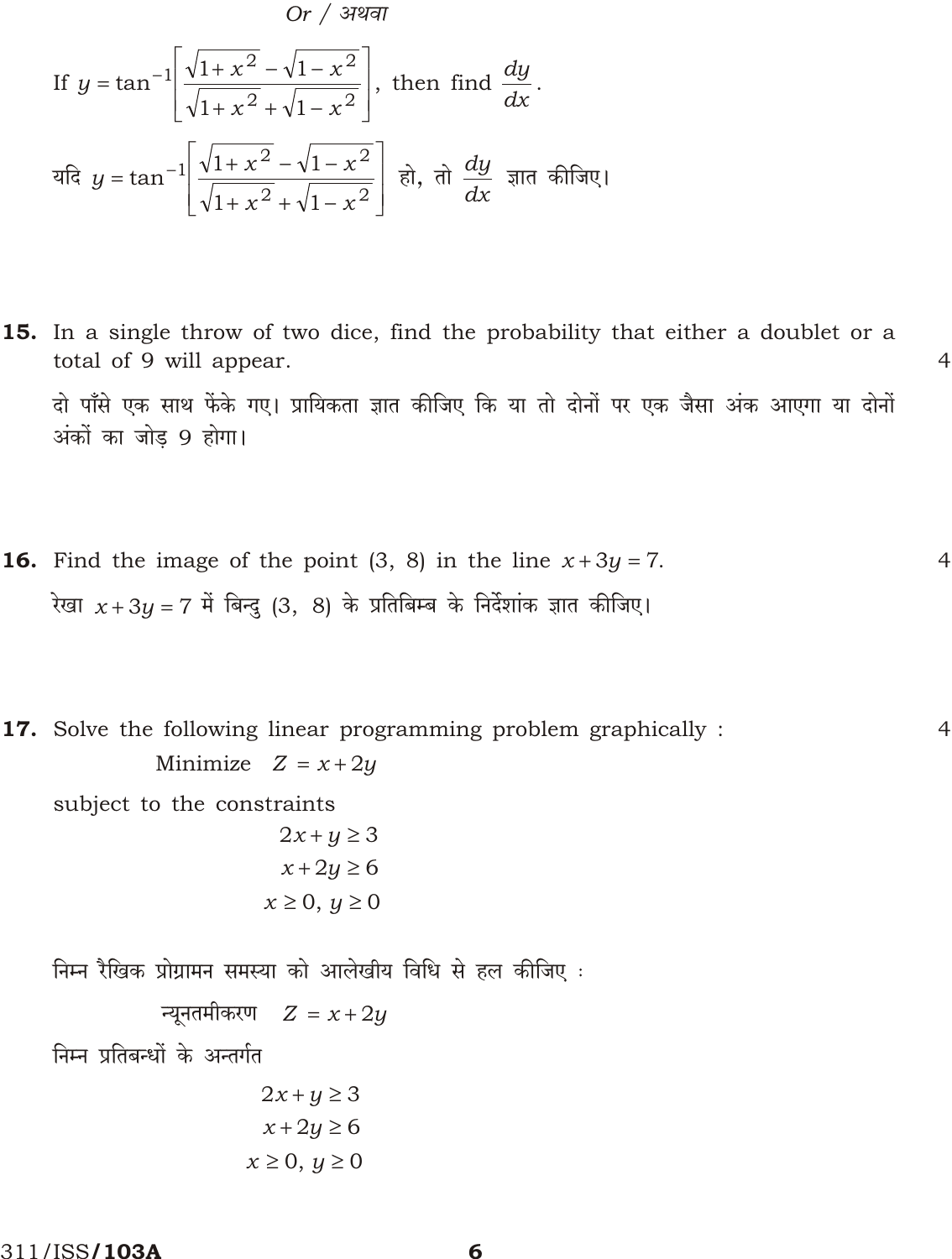- **18.** Find the interval in which the function  $f(x) = x^3 + 12x^2 + 36x + 17$  is (a) increasing and (b) decreasing.  $\overline{4}$ वह अन्तराल ज्ञात कीजिए जिसमें फलन  $f(x)$   $x^3$   $12x^2$  36x 17 (क) वर्धमान है और (ख) ह्रासमान है।  $Or / 31$ थवा Prove that the curves x  $y^2$  and xy k cut at right angles, if  $8k^2$  1. सिद्ध कीजिए कि वक्र  $x$   $y^2$  तथा  $xy$  k एक-दूसरे को समकोण पर काटेंगे, यदि 8 $k^2$  1 हो। **19.** Find the equation of the circle passing through the points  $(1, 3)$ ,  $(5, 3)$  and  $\overline{4}$  $(1, 2)$ . बिन्दुओं (1, 3), (5, 3) और (1, 2) में से होकर जाने वाले वृत्त का समीकरण ज्ञात कीजिए। **20.** Find the sum of the series 2.3.5 3.5.7 4.7.9  $\cdots$  to *n* terms. 6
- $1\quad 2\quad 2$ 2 1 2, then verify that  $A^2$  4A 5I O, where I is a unit matrix **21.** If A  $2\quad 2\quad 1$ of order 3 3 and O is a zero matrix of order 3 3. 6  $1 \quad 2 \quad 2$ 2 1 2 हो, तो सत्यापित कीजिए कि  $A^2$  4A 5I 0, जबकि I, क्रम 3 3 का यदि $A$  $2<sub>2</sub>$  $\overline{1}$ एकक आव्यूह तथा O, क्रम 3 3 का शून्य आव्यूह हो।

श्रेणी 2.3.5 3.5.7 4.7.9 ... के n पदों तक का योगफल ज्ञात कीजिए।

Solve the following equation: निम्न समीकरण को हल कीजिए:

$$
\begin{vmatrix} 3x & 8 & 3 & 3 \\ 3 & 3x & 8 & 3 \\ 3 & 3 & 3x & 8 \end{vmatrix} = 0
$$

311/ISS/103A

 $[$  P.T.O.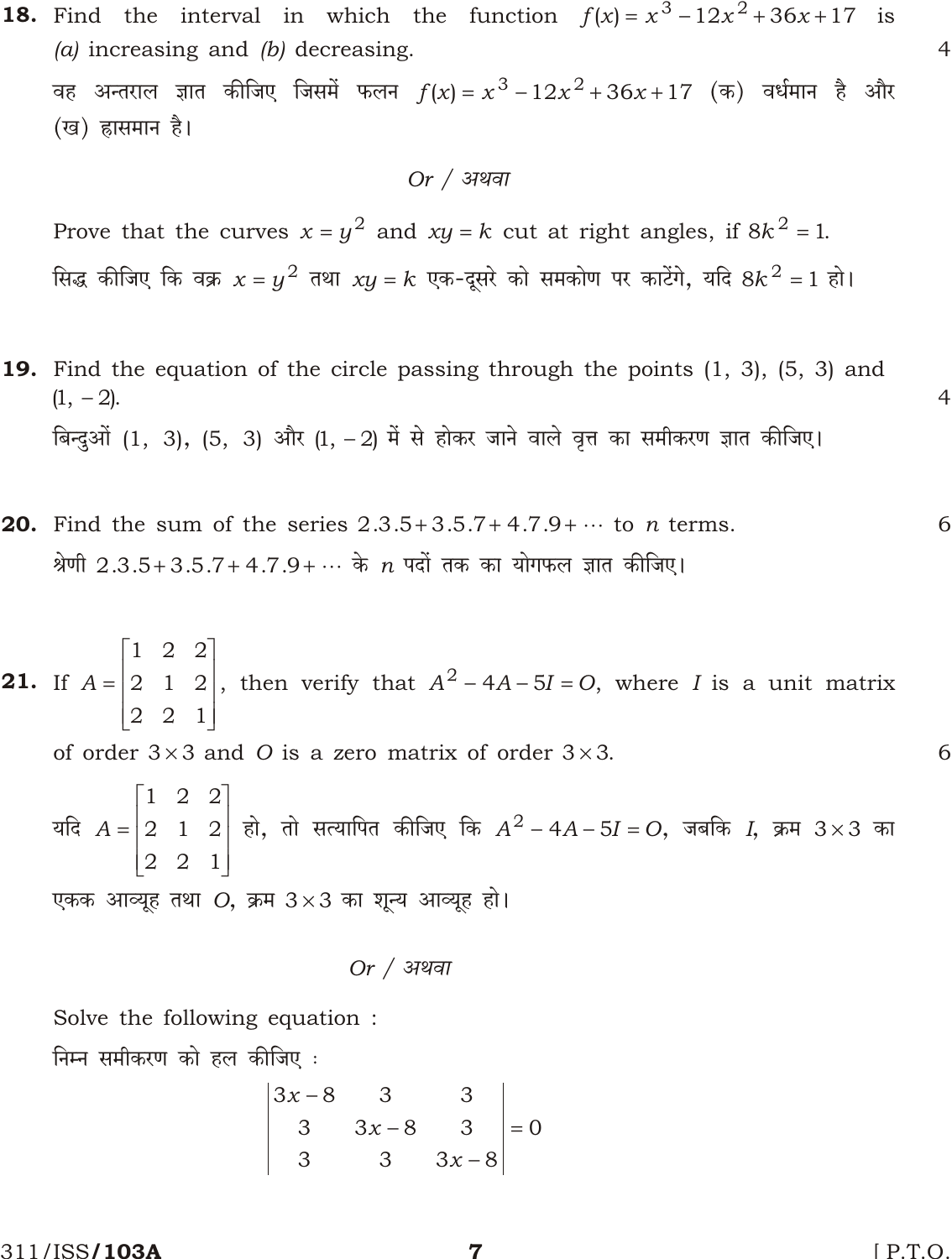22. In any ABC, prove that

किसी ABC में सिद्ध कीजिए कि

$$
\frac{b^2 c^2}{a^2} \sin 2A \frac{c^2 a^2}{b^2} \sin 2B \frac{a^2 b^2}{c^2} \sin 2C \quad 0
$$

6

**23.** Evaluate  $\int_{1}^{4} (x^2 - x) dx$  as limit of sum. 6  $\int_{1}^{4} (x^2 - x) dx$  का मान योग की सीमा के रूप में ज्ञात कीजिए।

#### $Or / 31$ थवा

Find the area of the region included between the parabolas  $y^2$  4ax and  $x^2$  4ay, where a 0. परवलयों  $y^2$  4 $ax$  तथा  $x^2$  4 $ay$ , जबकि  $a$  0, के बीच घिरे क्षेत्र का क्षेत्रफल ज्ञात कीजिए।

24. Find the local maximum and local minimum values of the function  $f(x)$  sin2x x,  $\frac{\ }{2}$  x  $\frac{\ }{2}$ . फलन  $f(x)$  sin2x x,  $\frac{1}{2}$  x  $\frac{1}{2}$  के लिए स्थानीय उच्चिष्ठ तथा स्थानीय निम्निष्ठ मान ज्ञात कीजिए।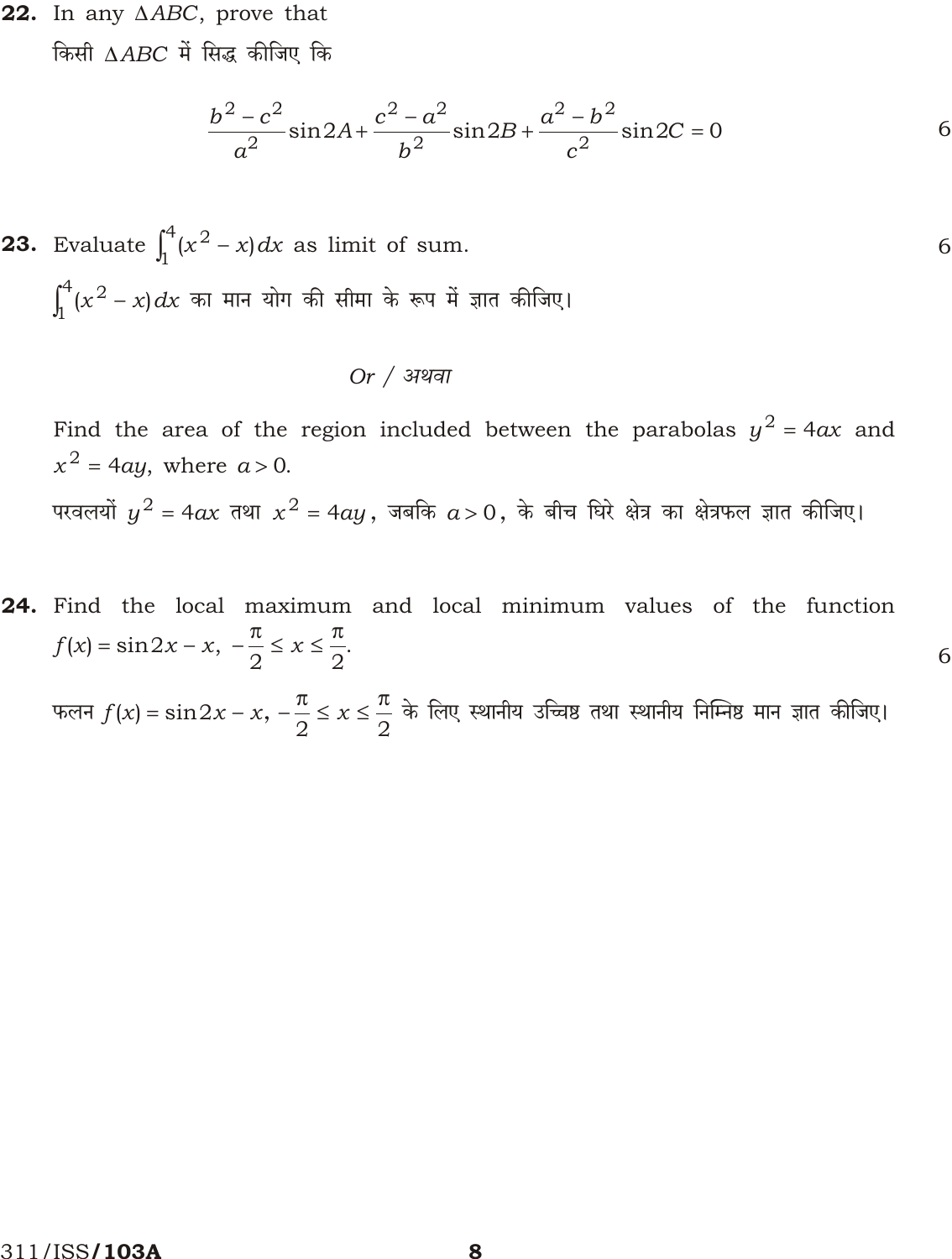#### **SECTION-B**

#### खण्ड-ब

#### OPTION-I

#### विकल्प–ा

# (Vectors and 3-D Geometry) (सदिश तथा त्रि-आयाम ज्यामिति)

**25.** Find the angle between the vectors  $\vec{a}$   $\hat{i}$   $\hat{j}$   $\hat{k}$  and  $\vec{b}$   $\hat{i}$   $\hat{j}$   $\hat{k}$ .  $\overline{2}$ सदिशों  $\vec{a}$   $\hat{i}$   $\hat{j}$   $\hat{k}$  तथा  $\vec{b}$   $\hat{i}$   $\hat{j}$   $\hat{k}$  के बीच का कोण ज्ञात कीजिए।

**26.** Find a unit vector in the direction of  $2\vec{a}$   $3\vec{b}$ , where  $\vec{a}$   $\hat{i}$   $3\hat{j}$   $\hat{k}$  and  $\vec{b}$   $3\hat{i}$   $2\hat{j}$   $\hat{k}$ .  $2\vec{a}$   $3\vec{b}$  की दिशा में एकक सदिश ज्ञात कीजिए, जबकि  $\vec{a}$   $\hat{i}$   $3\hat{j}$   $\hat{k}$  तथा  $\vec{b}$   $3\hat{i}$   $2\hat{j}$   $\hat{k}$  है।

**27.** Find the equation of the plane passing through the point  $(1, 1, 2)$  and perpendicular to each of the planes  $2x - 3y - 3z - 2$  and  $5x - 4y - z = 6$ .  $\overline{4}$ बिन्दु ( 1, 1, 2) से होकर जाने वाले उस समतल का समीकरण ज्ञात कीजिए, जो समतलों 2x 3y 3z 2 तथा 5x 4y z 6 में से प्रत्येक पर लम्ब हो।

Prove that the following lines are coplanar: सिद्ध कीजिए कि निम्न रेखाएँ समतलीय हैं :

$$
\begin{array}{c|cc}\nx & 1 & y & 3 & z & 5 \\
\hline\n3 & 5 & 7 & \\
x & 2 & y & 4 & z & 6 \\
\hline\n1 & 4 & 7 & & \\
x & 6 & 7 & & \\
x & 1 & 4 & 7 & & \\
x & 1 & 4 & 7 & & \\
x & 1 & 4 & 7 & & \\
x & 1 & 4 & 7 & & \\
x & 1 & 4 & 7 & & \\
x & 1 & 4 & 7 & & \\
x & 1 & 4 & 7 & & \\
x & 1 & 4 & 7 & & \\
x & 1 & 4 & 7 & & \\
x & 1 & 4 & 7 & & \\
x & 1 & 4 & 7 & & \\
x & 1 & 4 & 7 & & \\
x & 1 & 4 & 7 & & \\
x & 1 & 4 & 7 & & \\
x & 1 & 4 & 7 & & \\
x & 1 & 4 & 7 & & \\
x & 1 & 4 & 7 & & \\
x & 1 & 4 & 7 & & \\
x & 1 & 4 & 7 & & \\
x & 1 & 4 & 7 & & \\
x & 1 & 4 & 7 & & \\
x & 1 & 4 & 7 & & \\
x & 1 & 4 & 7 & & \\
x & 1 & 4 & 7 & & \\
x & 1 & 4 & 7 & & \\
x & 1 & 4 & 7 & & \\
x & 1 & 4 & 7 & & \\
x & 1 & 4 & 7 & & \\
x & 1 & 4 & 7 & & \\
x & 1 & 4 & 7 & & \\
x & 1 & 4 & 7 & & \\
x & 1 & 4 & 7 & & \\
x & 1 & 4 & 7 & & \\
x & 1 & 4 & 7 & & \\
x & 1 & 4 & 7 & & \\
x & 1 & 4 & 7 & & \\
x & 1 & 4 & 7 & & \\
x & 1 & 4 & 7 & & \\
x & 1 & 4 & 7 & & \\
x & 1 & 4 & 7 & & \\
x & 1 & 4 & 7 & & \\
x & 1 & 4 & 7 & & \\
x & 1 & 4 & 7 & & \\
x & 1 & 4 & 7 & & \\
x & 1 & 4 & 7 & & \\
x & 1 & 4 & 7 & & \\
x & 1 & 4 & 7 & & \\
x & 1 & 4 & 7 & & \\
x & 1 & 4 & 7 & & \\
x & 1 & 4 & 7 & & \\
x & 1 & 4 & 7 & & \\
x & 1 & 4 & 7 & & \\
x & 1 & 4 &
$$

28. Find the equation of the sphere for which the circle given by  $x^2$   $y^2$   $z^2$  7y 2z 2 0 and 2x 3y 4z 8 0 is a great circle. 6 ऐसे गोले का समीकरण ज्ञात कीजिए जिसमें समीकरण  $x^2$   $y^2$   $z^2$   $7y$  2 $z$  2 0 तथा  $2x$  3u 4z 8 0 वाला वृत्त गोले का वृहत् वृत्त है।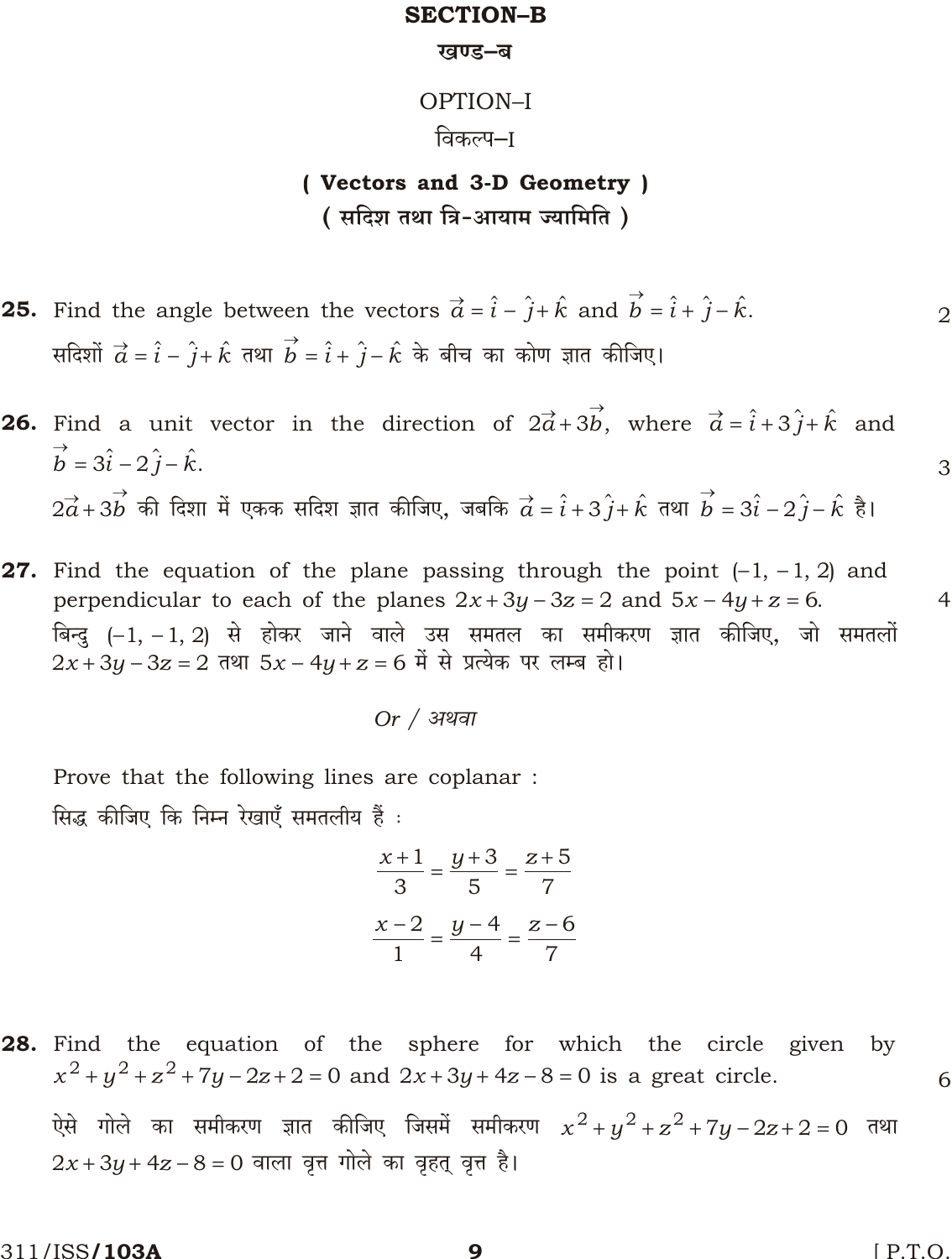#### OPTION-II

### विकल्प–II

# (Mathematics for Commerce, Economics and Business) (वाणिज्य. अर्थशास्त्र तथा व्यवसाय के लिए गणित)

25. The marginal cost (MC) of a product is given to be a constant multiple of number of units  $x$  produced. Find the total cost function, if the fixed cost is Rs 5,000 and the cost of producing 50 units is Rs 5,625.

यह दिया है कि किसी उत्पाद की सीमांत लागत (MC), उत्पादित इकाइयों की संख्या  $x$  का स्थिर गुणांक है। यदि स्थिर लागत 5,000 रु० तथा 50 इकाइयों की उत्पादन लागत 5,625 रु० हो, तो कुल लागत फलन ज्ञात कीजिए।

 $\overline{2}$ 

3

 $\overline{4}$ 

**26.** The demand function for a manufacturer's product is  $x$  70 5p, where x is the number of units produced and  $p$  is the price per unit. At what value of  $x$ will there be maximum revenue? What is that maximum revenue?

एक निर्माता के एक उत्पादन का माँग फलन  $x$  70 5 $p$  है, जब  $x$  उत्पादित इकाइयों की संख्या तथा  $p$  प्रति इकाई मूल्य है।  $x$  के किस मान पर अधिकतम आय होगी? वह अधिकतम आय कितनी है?

27. M/s Harsha Enterprises produces 50 kg of wafers per day by using inputs of Rs 750. The company adds a value of Rs 10 per kg. If the excise duty is 16%, calculate the total excise duty paid at the end of month of September with 5 weekly off-days using the Cenvat transaction method.

मैसर्स हर्ष उद्यम प्रतिदिन 50 कि० ग्रा० वेफर (चिप्स) बनाती है जिनमें 750 रु० लगते हैं। कम्पनी 10 रु० प्रति किलोग्राम वृद्धि करती है। यदि उत्पाद शुल्क 16% हो, तो सितम्बर मास के अन्त में देय कुल उत्पाद शुल्क की गणना कीजिए, यदि मास में 5 दिन साप्ताहिक छुट्टी रही हो। सैनवाट सौदे की विधि का प्रयोग कीजिए।

#### $Or / 31$ थवा

Calculate the annual premium for an endowment policy of Rs 75,000 taken at the age of 25 years for a term of 20 years, assuming the following :

Tabular annual premium—Rs  $50.80/Rs$  1,000 Rebate for mode of payment-3% Rebate for large sum assured—Rs 2/Rs 1,000